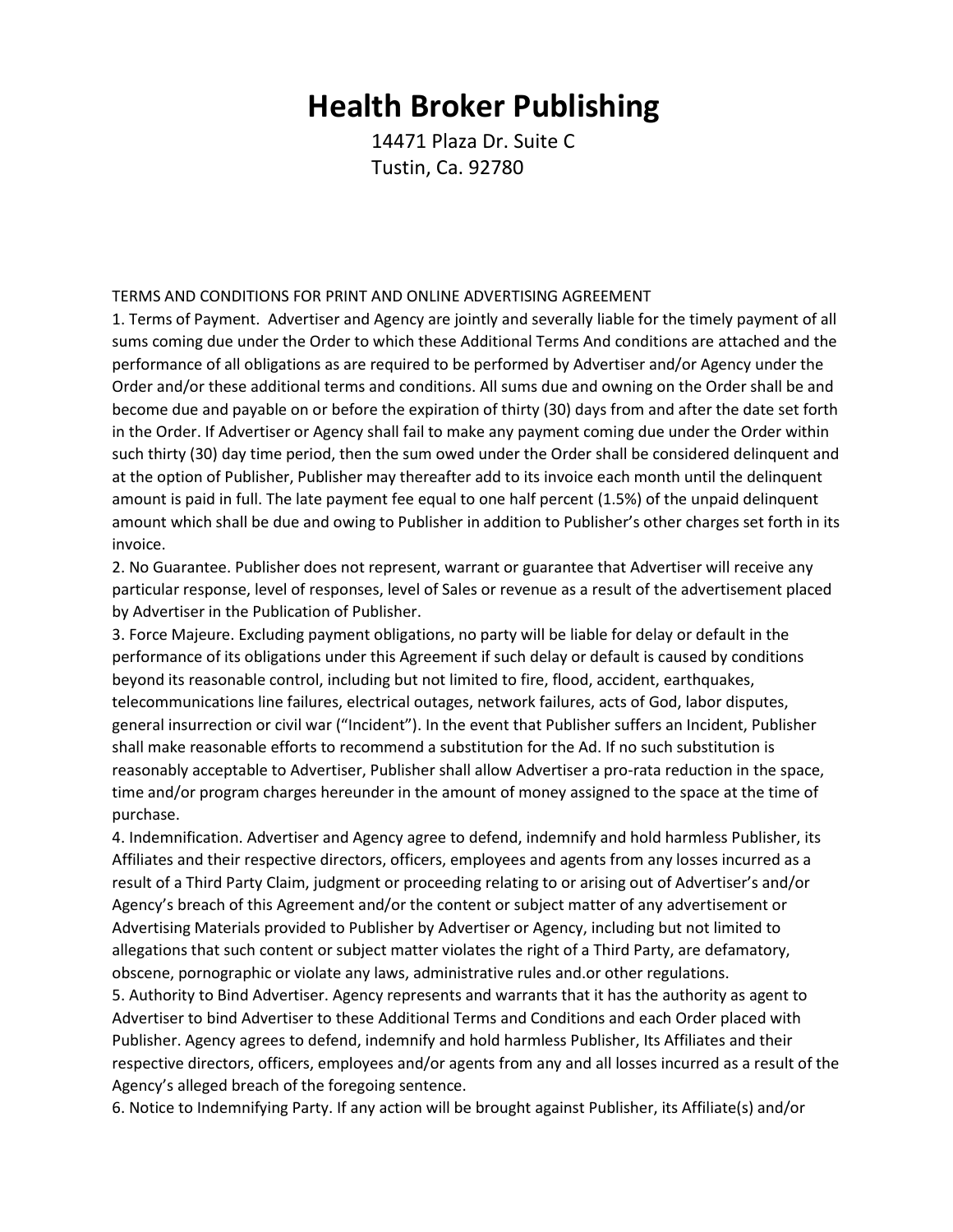their respective directors, officers, employees and/or agents (the" Indemnified Party") in respect to any allegation for which indemnity may be sought from Advertisers and/or Agency (the" Indemnified Party"), the indemnified Party will promptly notify Party of any such claim of which it becomes aware and will (i) provide reasonable cooperation to the Indemnifying Party at the Indemnifying Party's expense in connection with the defense or settlement of any such claim; and (ii) be entitled to participate at its own expense in the defense of any such claim. The Indemnified Party agrees that the Indemnifying Party will have sole and exclusive control over the defense and settlement of any such Third Party claim. However, the indemnifying Party will not acquiesce to any judgment or enter into any settlement that adversely affects the Indemnified Party's rights or interests without the prior written consent of the Indemnified Party.

7. Compliance with Federal, State, Local Laws. Advertiser, Agency, and Publisher will comply at all times with all applicable federal, state and local law, ordinances, regulations, and codes that are relevant to their performance of their respective obligations under this Agreement.

8. Licenses/Clearances. Advertiser and Agency represent and warrant that they have obtained all necessary licenses and clearances to use the content contained in their advertisements and Advertising Materials.

9. No Resale, Assignment, Transfer. Neither Advertiser nor Agency may resell, assign or transfer any of its rights or obligations hereunder, and any attempt to resell, assign or transfer such rights or obligations without Publisher's prior written approval will be null and void. All terms and provisions of these Additional Terms And Conditions and each Order will be binding upon and inure to the benefit of the parties hereto and their respective permitted transferees' successor and assigns.

10. Entire Agreement. These Additional Terms And Conditions and the related Order constitute the entire agreement of the parties with respect to the subject matter and supersede all previous communications, representations, understandings, and agreement, either oral or written, between the parties with respect to the subject matter of the Order. The Order may be executed in the counterparts each of which shall be an original and all of which together shall constitute one and the same document. 11. Governing Law. In the events of any inconsistency between the terms of an Order and these Additional Terms And Conditional, the terms of the Order shall prevail. All Orders and terms and conditions of These Additional Terms And Conditions For Print and Digital Advertising shall be governed by the Laws of the State of California. No modification of any Order and/0r these Additional Terms And Conditions shall be binding unless in writing and signed by all parties. If any provision herein is held to be unenforceable, the remaining provisions shall remain in full force and effect. All right and remedies hereunder are cumulative.

12. Notices. Any notice required to be delivered hereunder shall be deemed delivered three days after deposit in the U.S. Mail, return receipt requested, one business day if sent by overnight courier service, and immediately if sent electronically or by fax. All notices to Publisher, Advertiser, and Agency shall be sent to the contact and address as specified in the Order.

13. Survival of Provisions. All obligations of Advertiser and Agency capable of being performed by Advertiser and/or Agency after publication of their advertisement shall survive said publication. In addition, Publisher shall, in its discretion, retain, return or destroy Advertising Materials.

14. Digitally submitted Advertisements. The Publisher assumes no responsibility for the inaccurate reproduction of digitally submitted advertisements resulting from the materials delivered by Advertiser and/or Agency to Publisher, including without limitation, artwork, graphics, color and type delivered by Advertiser and/or Agency.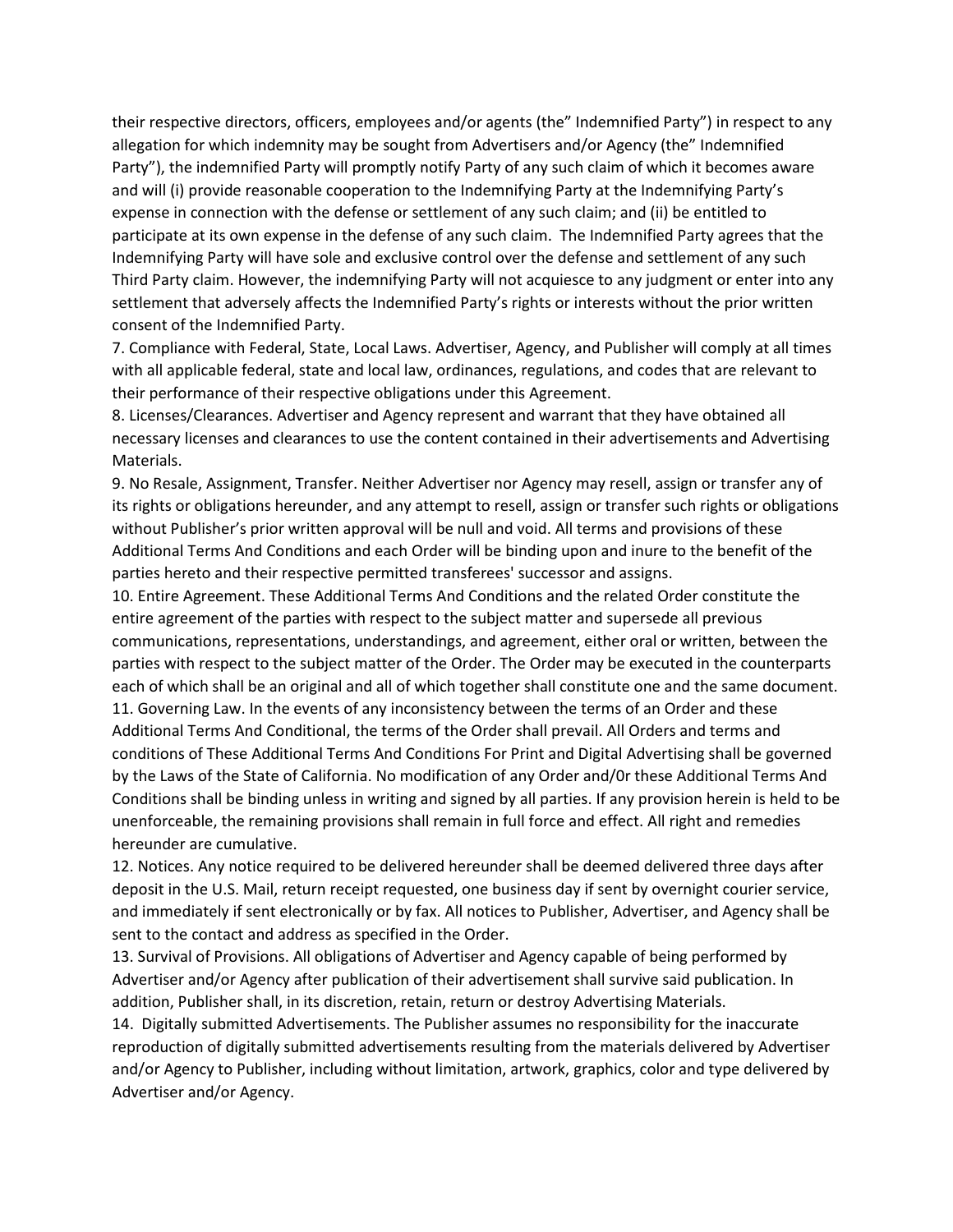15. Omission of Advertisement. The Publisher assumes no liability if for any reason it becomes necessary, in Publisher's discretion, to omit and advertisement.

16. Publishers' Current Rates/Change/Cancellation. All Orders are accepted subject to the terms and provisions of Publishers' current rates. Orders are accepted subject to change in rates upon notice from the Publisher. However, Orders may be canceled within five days following the date that Advertiser and/or Agency receive actual notice of the change in rates or the change in rates is posted on Publisher's website, whichever occurs first.

17. Credit Criteria. Advertisers who do not meet the Publisher's credit criteria will be required to lodge a credit card as security for their advertising orders.

18. All Prices quoted are Net.

19. Collection Costs. In the event of non-payment or other breaches, the advertiser and/or its advertising agency shall be jointly and severally liable for reasonal collection costs, including court costs and attorneys' fees. If it becomes necessary to file suit to collect any amounts owed hereunder, the federal courts and state or local courts of the State of California Located in Los Angeles County, California, shall have exclusive jurisdiction over any and all court proceedings and the parties hereby consent thereto.

20. Publisher's Order Form Controls. Publisher will not be bound by any terms and/or conditions, printed or otherwise, appearing on any order form, insertion order or contract submitted by Advertiser and/or Agency to Publisher when they conflict with Order taken by Publisher or Publisher's Order form or these Additional Terms And Conditions or any amendment thereto.

21. Rejection or Cancellation. Publisher reserves the right exercisable in its sole discretion, to reject or cancel any advertising for any reason at any time without suffering any liability to Advertiser or Agency. Publisher will refund the fee paid Advertiser or Agency provided that the rejection or cancellation was not a result of Adveriser's or Agency's beach of Publisher' Order or these Additional Terms And Conditions.

22. Authorizations. All advertisements are accepted and published by Publisher on the representation and agreement of Advertiser and Agency that both are authorized to publish the entire contents of the subject matter of the advertisement and upon acceptance by the Advertiser and the Agency of all the terms and conditions of Publisher/s Order and these Additional Terms And Conditions. It is the responsibility of the Advertiser and Agency to ensure that all advertising shall comply with U.s> Postal Regulations and other applicable federal and state laws and regulations.

When advertisements containing the names, pictures and/or testimonials of living persons are submitted for publication, the order or request for publication thereof shall be deemed to constitute a representation by the Advertiser and Agency that they have obtained the written consent for the use thereof from all such persons and that they may lawfully publish or cause such publications to be made. In consideration of Publisher's publication of an advertisement hereunder for Advertiser and Agency and/or other valuable consideration hereby acknowledged having been received by the Advertiser and Agency. Advertiser and Agency agree to hold harmless Publisher, it's Affiliates and their officers, agents, and employees from any and all Losses arising out of or in any manner related to the publication of such advertisement by Publisher and all material appearing therein furnished by Advertiser and/or Agency, including without limitation, claims, actions or proceedings for libel, violation of any person's right of privacy, copyright infringement, plagiarism, and trademark infringement.

23. Limitation Liability. The liability of the Publisher for any error for which it may be held legally responsible will not exceed the cost of the space occupied by the error. The Publisher will not, in any events, be liable for loss of income or profits or any consequential damages.